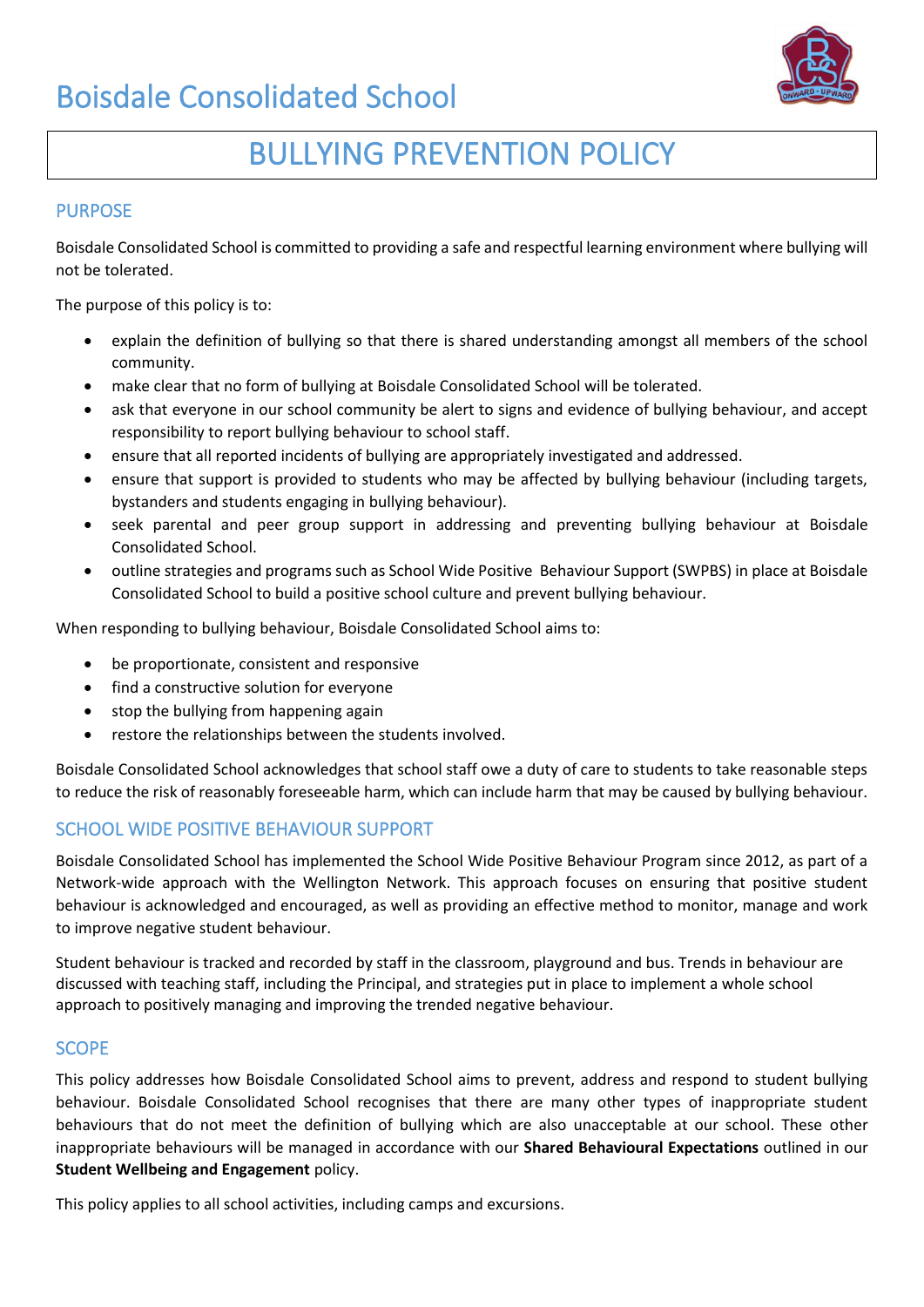

### **POLICY**

### Definitions-

### **Bullying**

In 2018 the Education Council of the Council of Australian Governments endorsed the following definition of bullying for use by all Australian schools:

*Bullying is an ongoing and deliberate misuse of power in relationships through repeated verbal, physical and/or social behaviour that intends to cause physical, social and/or psychological harm. It can involve an individual or a group misusing their power, or perceived power, over one or more persons who feel unable to stop it from happening.*

*Bullying can happen in person or online, via various digital platforms and devices and it can be obvious (overt) or hidden (covert). Bullying behaviour is repeated, or has the potential to be repeated, over time (for example, through sharing of digital records)*

*Bullying of any form or for any reason can have immediate, medium and long-term effects on those involved, including bystanders. Single incidents and conflict or fights between equals, whether in person or online, are not defined as bullying.*

Bullying has three main features:

- It involves a misuse of power in a relationship
- It is ongoing and repeated, and
- It involves behaviours that can cause harm.

Bullying can be:

- 1. *direct* physical bullying e.g. hitting, tripping, and pushing or damaging property.
- 2. *direct* verbal bullying e.g. name calling, insults, homophobic or racist remarks, verbal abuse.
- 3. *indirect* bullying e.g. spreading rumours, playing nasty jokes to embarrass and humiliate, mimicking, encouraging others to socially exclude a person and/or damaging a person's social reputation or social acceptance.

*Cyberbullying* can involve direct or indirect bullying behaviours using digital technology. For example via a mobile device, computers, chat rooms, email, social media, etc. It can be verbal, written and include images, video and/or audio.

### **Other distressing and inappropriate behaviours**

Many distressing and inappropriate behaviours may not constitute bullying even though they are unpleasant. Students who are involved in or who witness any distressing and inappropriate behaviours should report their concerns to school staff and our school will take appropriate measures in accordance with our **Shared Behavioural Expectations**  outlined in our **Student Wellbeing and Engagement** policy.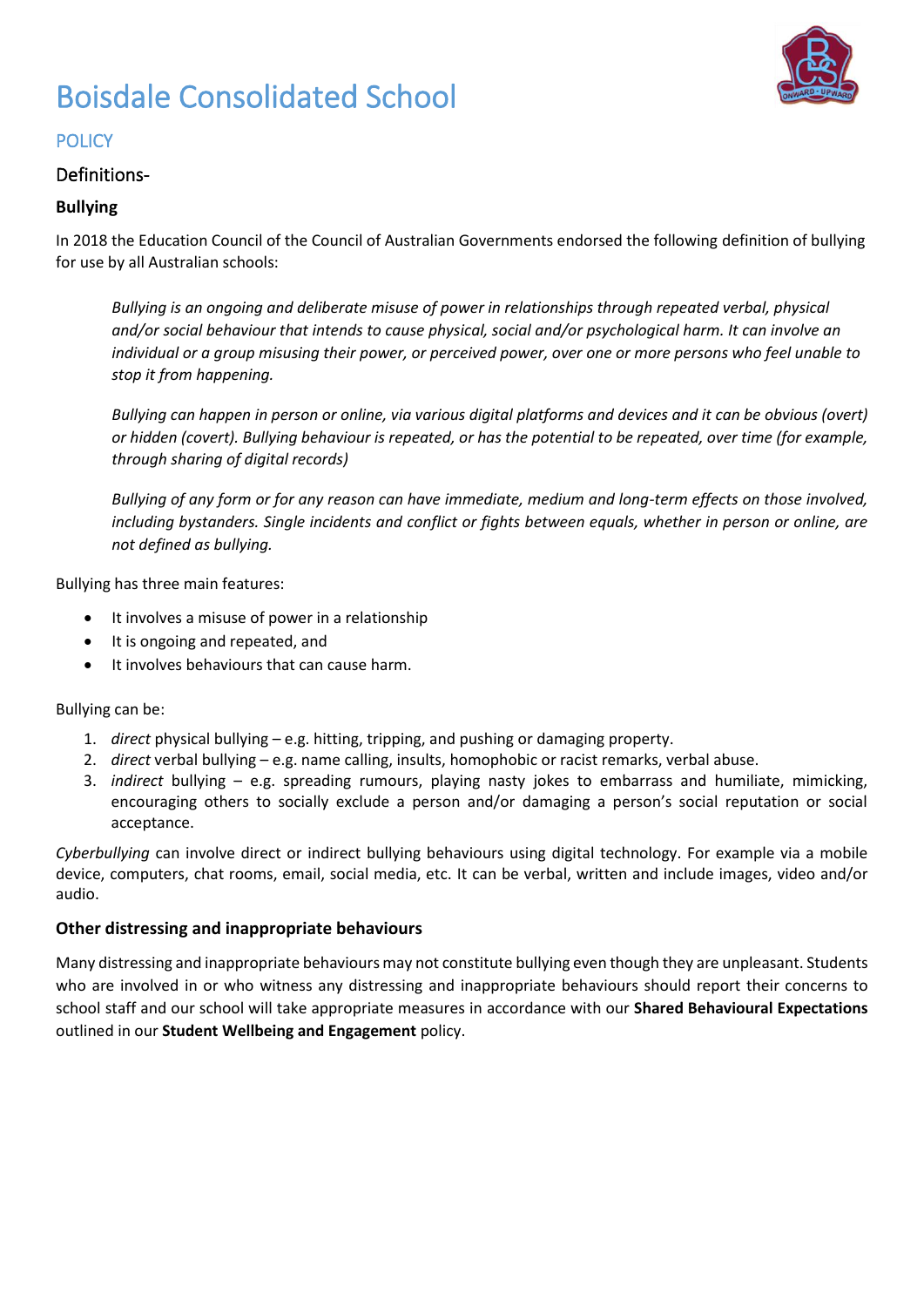

### Boisdale Consolidated School BULLYING PREVENTION

Boisdale Consolidated School has a number of programs and strategies in place to build a positive and inclusive school culture. We strive to foster a school culture that prevents bullying behaviour by modelling and encouraging behaviour that demonstrates acceptance, kindness and respect.

Bullying prevention at Boisdale Consolidated School is proactive and is supported by research that indicates that a whole school, multifaceted approach is the most effect way to prevent and address bullying. At our school:

- We have a positive school environment that provides safety, security and support for students and promotes positive relationships and wellbeing.
- We strive to build strong partnerships between the school, families and the broader community that means all members work together to ensure the safety of students.
- Teachers are encouraged to incorporate classroom management strategies that discourage bullying and promote positive behaviour.
- A range of year level incursions and programs are planned for each year to raise awareness about bullying and its impacts.
- In the classroom, our social and emotional learning curriculum teaches students what constitutes bullying and how to respond to bullying behaviour assertively. This promotes resilience, assertiveness, conflict resolution and problem solving.
- Students are encouraged to look out for each other and to talk to teachers and older peers about any bullying they have experienced or witnessed.

### INCIDENT RESPONSE

### Reporting concerns to Boisdale Consolidated School-

Bullying complaints will be taken seriously and responded to sensitively at our school.

Students who may be experiencing bullying behaviour, or students who have witnessed bullying behaviour, are encouraged to report their concerns to school staff as soon as possible.

Our ability to effectively reduce and eliminate bullying behaviour is greatly affected by students and/or parents and carers reporting concerning behaviour as soon as possible, so that the implemented responses are timely and appropriate in the circumstances.

In most circumstances, we encourage students to speak to their classroom teacher. However, students are welcome to discuss their concerns with any trusted member of staff.

Parents or carers who develop concerns that their child is involved in, or has witnessed bullying behaviour at Boisdale Consolidated School should contact the Principal, Daniel Clark, by phone 03 5145 4391 or by email directed to clark.daniel.d@edumail.vic.gov.au

### Investigations-

When notified of alleged bullying behaviour, school staff are required to:

- 1. record the details of the allegations and
- 2. inform the Principal or Wellbeing Leader

The Principal/Wellbeing Leader is responsible for investigating allegations of bullying in a timely and sensitive manner. To appropriately investigate an allegation of bullying, the Principal/Wellbeing Leader may:

- speak to the those involved in the allegations, including the target/s, the students allegedly engaging in bullying behaviour/s and any witnesses to the incidents
- speak to the parents of the students involved
- speak to the teachers of the students involved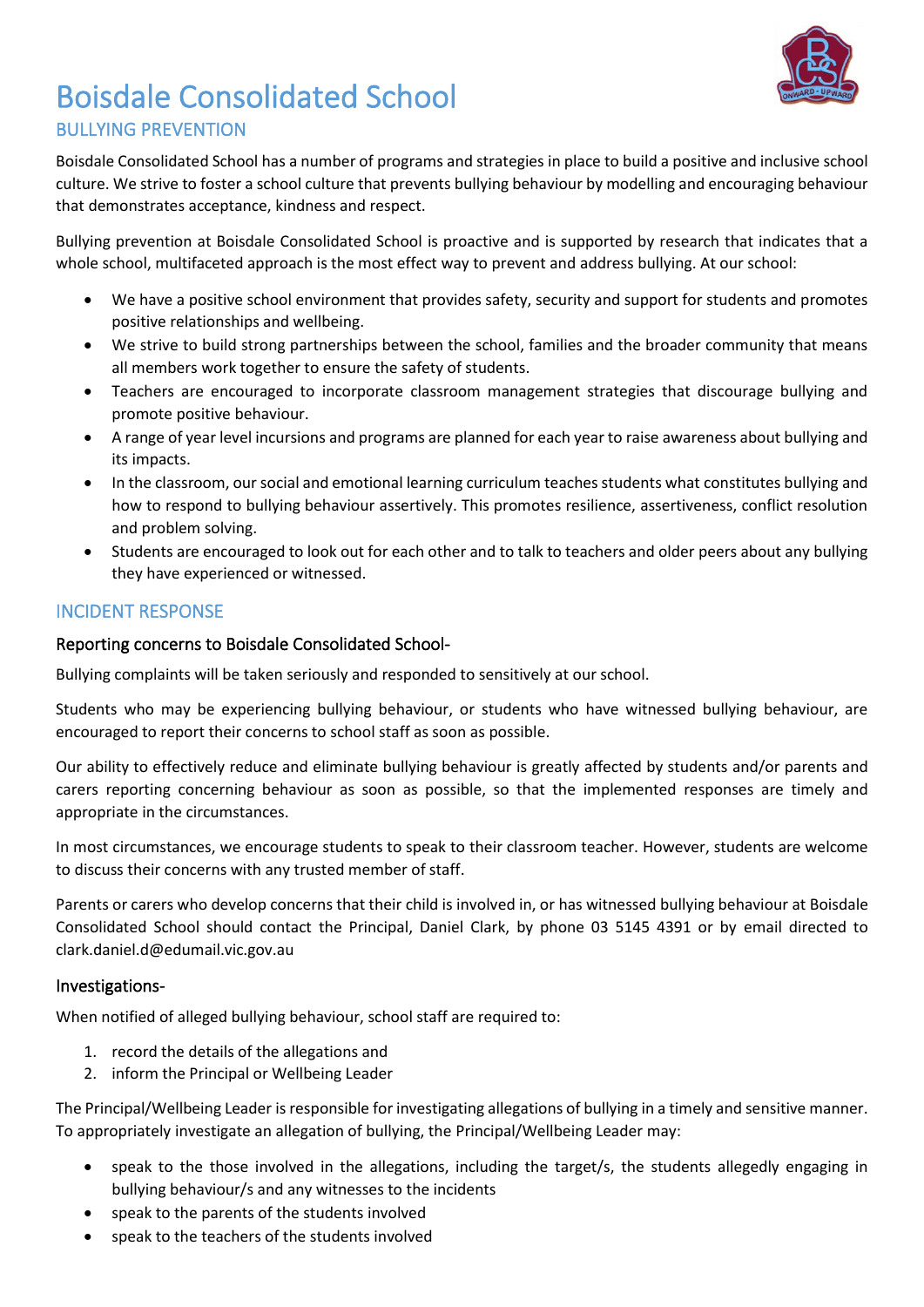

- take detailed notes of all discussions for future reference
- obtain written statements from all or any of the above.

All communications undertaken in the course of investigating an allegation of bullying will be managed sensitively. Investigations will be completed as quickly as possible to allow for the behaviours to be addressed in a timely manner.

The objective of completing a thorough investigation into the circumstances of alleged bullying behaviour is to determine the nature of the conduct and the students involved. A thorough understanding of the alleged bullying will inform staff about how to most effectively implement an appropriate response to that behaviour.

Serious bullying, including serious cyberbullying, is a criminal offence and may be referred to Victoria Police. For more information, see: [Brodie's Law.](http://www.education.vic.gov.au/about/programs/bullystoppers/Pages/advicesheetbrodieslaw.aspx)

### Responses to bullying behaviours-

When sufficient information has been obtained to understand the circumstances of the alleged bullying and the students involved, a number of strategies may be implemented to address the behaviour and support affected students.

There are a number of factors that will be considered when determining the most appropriate response to the behaviour. When making a decision about how to respond to bullying behaviour, Boisdale Consolidated School will consider:

- the age, maturity and individual circumstances of the students involved
- the severity and frequency of the bullying, and the impact it has had on the target student
- whether the student/s engaging in bullying behaviour have displayed similar behaviour before
- whether the bullying took place in a group or one-to-one context
- whether the students engaging in bullying behaviour demonstrates insight or remorse for their behaviour
- the alleged motive of the behaviour, including any element of provocation.

The school may implement all, or some of the following responses to bullying behaviours:

- Offer counselling support to the target student or students, including SSS referral and/or referral to external providers.
- Offer counselling support to the students engaging in bullying behaviour, including SSS referral and/or referral to external providers.
- Offer counselling support to affected students, including witnesses and/or friends of the target student, including SSS referral and/or referral to external providers.
- Facilitate a restorative practice meeting with all or some of the students involved. The objective of restorative practice is to repair relationships that have been damaged by bringing about a sense of remorse and restorative action on the part of the person who has bullied someone and forgiveness by the person who has been bullied.
- Facilitate a mediation between some or all of the students involved to help to encourage students to take responsibility for their behaviour and explore underlying reasons for conflict or grievance. Mediation is only suitable if all students are involved voluntarily and demonstrate a willingness to engage in the mediation process.
- Facilitate a process using the Support Group Method, involving the target student(s), the students engaging in bullying behaviour and a group of students who are likely to be supportive of the target(s).
- Implement a Method of Shared Concern process with all students involved in the bullying.
- Facilitate a Student Support Group meeting and/or Behaviour Support Plan for affected students.
- Prepare a Safety Plan or Individual Management Plan restricting contact between target and students engaging in bullying behaviour.